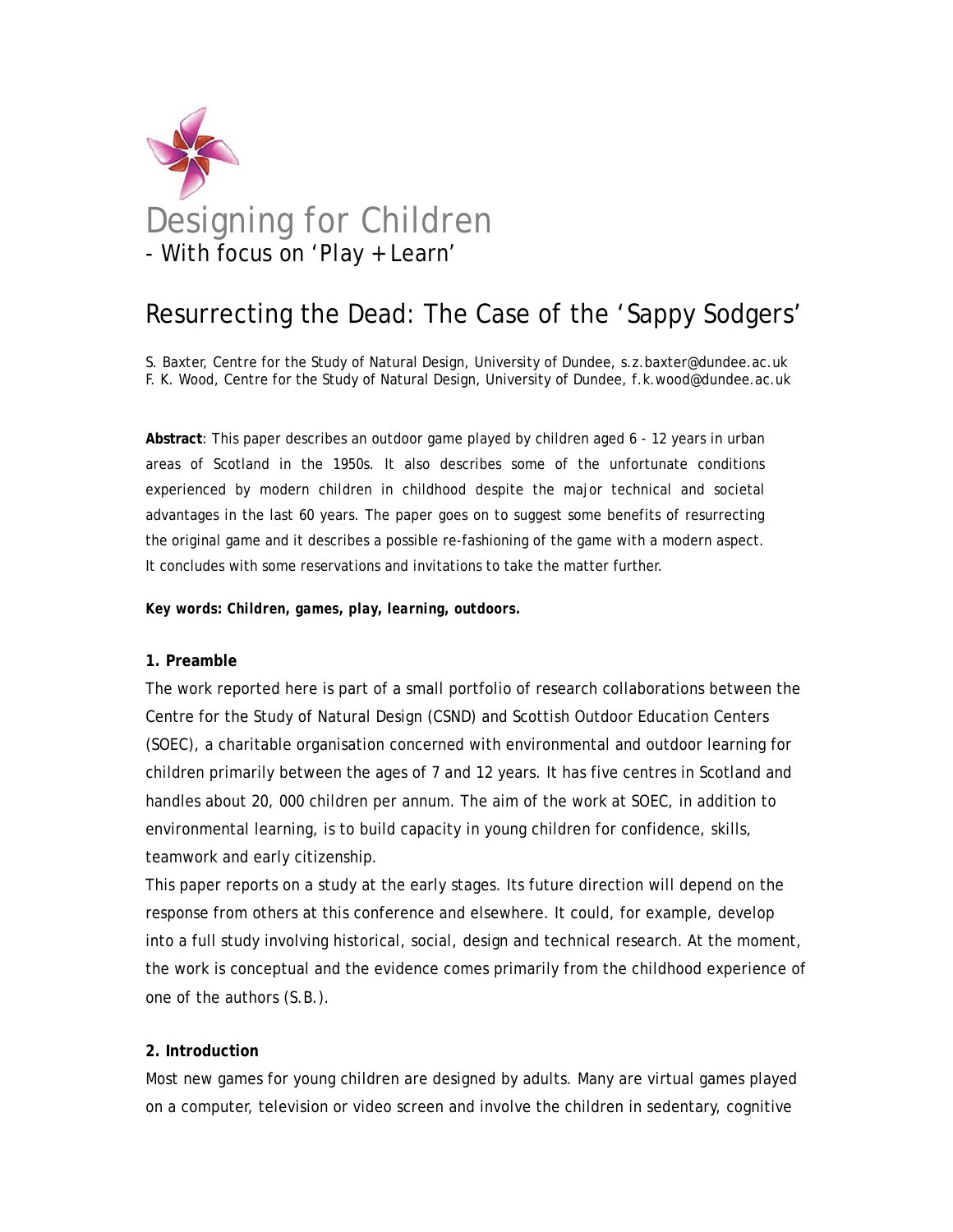activity, indoors and on their own. That some learning of a specific kind occurs in these situations is not in question here, but that important motor skills, social skills and team building are absent from virtual learning is. This is a relatively recent occurrence. For thousands of years, all over the world, children have created and played games, individually and collectively. Many of these games have a long tradition and include strong cultural and social skills. They are filled with enjoyment. They are usually noisy, vigorously active and played outside. The earliest games were often simple and played in natural surroundings using natural resources. As people migrated into urban centres, games continued to be played, adapted or created to embrace these new environments. Games often tended to mimic adult practices, use new technical appliances and reflect sociopolitical conditions.

So, why should an outdoor game, probably invented by children more than 60 years ago and played at that time, by what would now be seen as a disorderly 'bunch of ragamuffins' in the dereliction of post-war urban Scotland be of relevance to modern childhood? Surely the dramatic technical and cultural changes from the post-war period of austerity in the UK (Kynaston, 2007) to the current period of advanced technology and high living standards will have ushered such games into obscurity. The evidence appears to confirm this - there now appears to be a total absence of games like 'sappy sodgers'. However, all advances in society tend to lead to more problems and it is just possible that some of these problems may be ameliorated by the resurrection of an 'old' game.

#### **3. The Problems of Modern Childhood**

In a modern, Western developed society, children are better off materially than they have ever been and yet there is widespread concern about the commercial pressures they face, the violence they are exposed to, the stresses at school and the increased emotional distress. (Layard & Dunn, 2009; 1). Some of this may be exaggerated but their recent survey reveals the complexity of these interacting issues and confirms their manifestation in increased symptoms of emotional and behavioral difficulties (Layard & Dunn 2009). The report also concludes that, in order to flourish, children need loving families, friends, a positive lifestyle built on solid values, good schools, good mental health and enough money to live among their peers without shame (Layard & Dunn, 2009; 10). The New Economics Foundation has suggested that the following five 'ways' are essential to well being - keep learning, connect, give, take notice and be active. We believe that several of these 'remedies' can be manifest in group games of a physically active nature. For example, each game played is a new learning experience and when played as a group or team, the connections support and enrich activities in and beyond the game, in everyday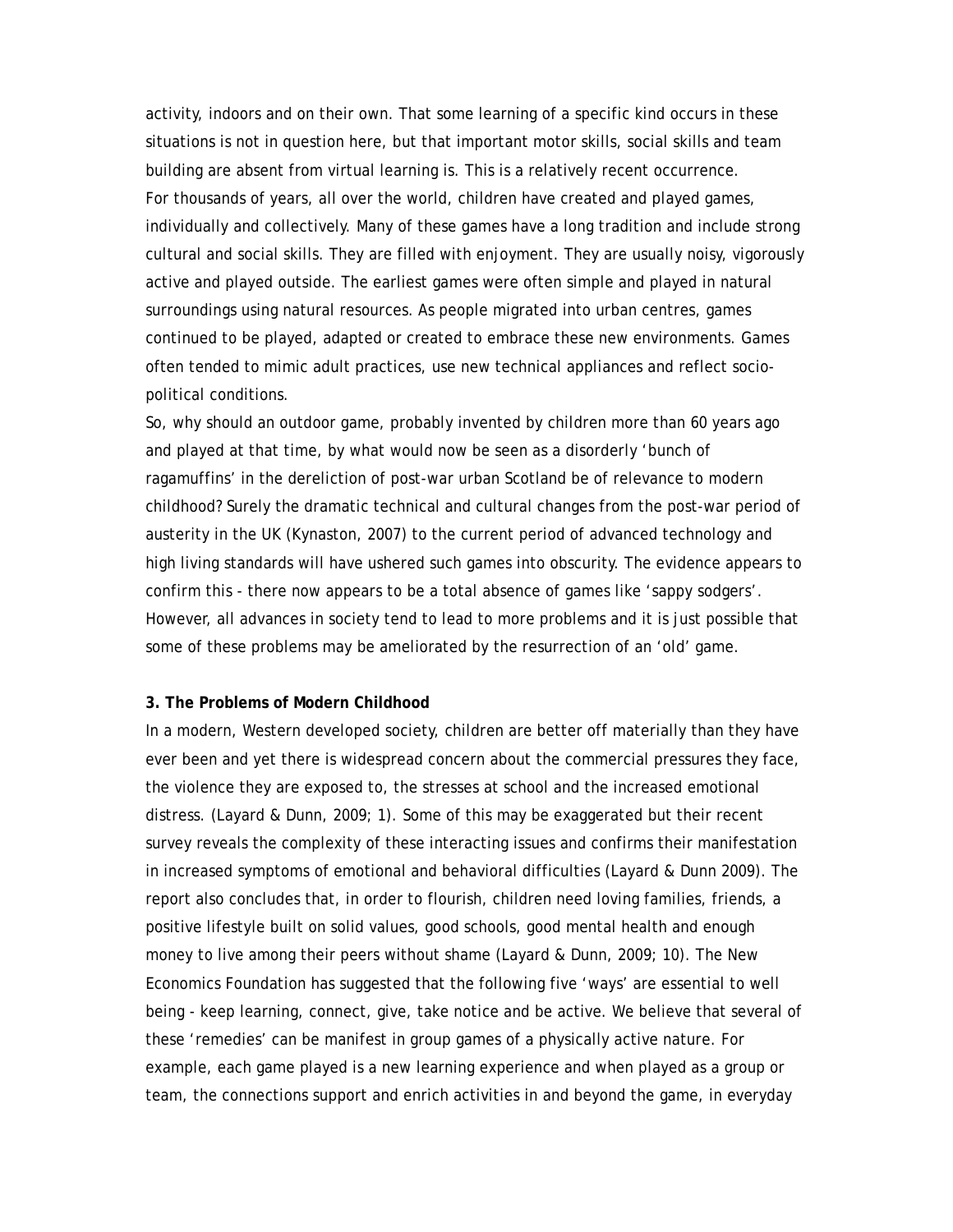life. Physical games also ensure activity and exercise and can make the participants feel good. Play and games also foster trust (Seldon 2009; 58) and ethical learning and can be an important part of moral education. Play, games and sports of a physical nature are good for children's health. It is generally accepted that physical inactivity as a result of a sedentary lifestyle, leads to a progressive reduction in the capacity for physical exertion. Inactivity leads to poor cardiovascular function, weakness of muscles and reduced bone density. Because exercise also influences insulin release, glucose transport into muscle and glycogen synthesis, it also has an effect on the incidence of diabetes mellitus and obesity (Royal College of Physicians, 1991). The interactions and effects are complex and multi factorial and not yet fully understood, and whilst obesity might best be treated by dietary changes, there is also a place for exercise in its prevention. Exercise also has psychological benefits. Those who exercise regularly, claim to feel better for it. Although this feeling of being 'fit' is difficult to define, those who feel like this feel less depression, tension and aggression and have better sleep patterns (Royal College of Physicians, 1991). There is also social value in exercise when executed in small groups and communal surroundings. In 1991, the Royal College of Phsicians pointed out that "Exercise is such a dominant aspect of a child's life that it should only be limited or prohibited when there is sound evidence that it is deleterious". They also conclude that, "Even though a child may not acquire defined skills in exercise-related activities, this should not preclude the fostering of enthusiasm, interest and participation in such activities. The habit of exercise is most beneficial when acquired young". The rest of this paper concentrates on the idea that the return of 'old' outdoor children's games, and one in particular 'Sappy Sodgers', can help fulfill many of the positive attributes of enjoyment, exercise, social skills and moral education currently missing from many children's activities.

# **4. Play, Games & Sports**

Play is usually the foundation of most games and some games then become organized sports. All of these have an important place in culture and society. Play according to Johan Huizinga is "a voluntary activity or occupation executed within fixed limits of time and place according to rules freely accepted but absolutely binding, having its aim in itself and accompanied by a feeling of tension, joy and the consciousness that it is different from ordinary life" (McIntosh, 1972, citing Huizinga, 1955). Aspects of this definition have been subjected to analysis by Roger Caillois and further re-examined by McIntosh (1972). Caillois for example redefined play, as an activity, as free, separate, uncertain, unproductive and governed by rules and make believe. In other words, play is a voluntary activity, executed in spatially and temporally limited conditions where the end result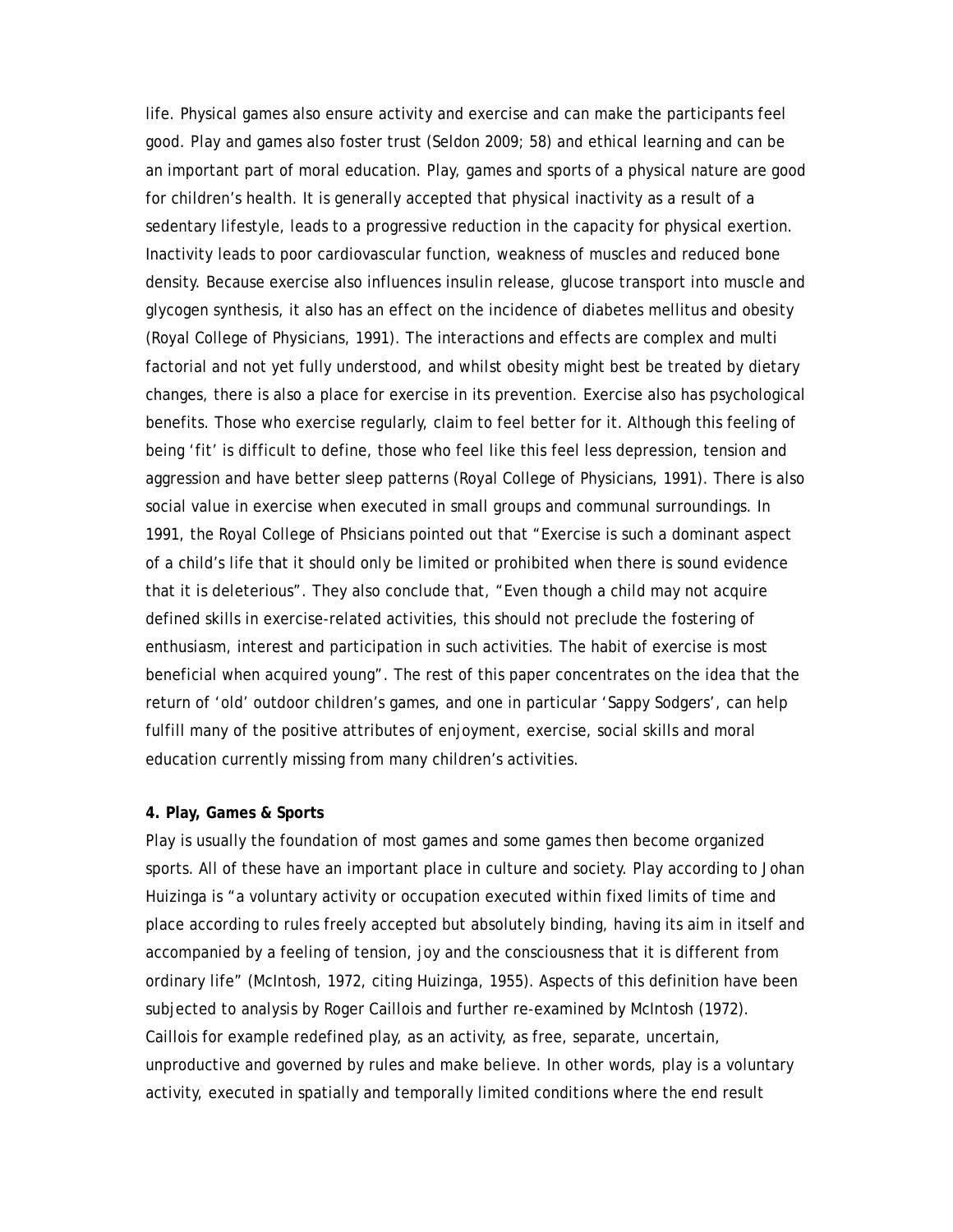cannot be pre-determined. It is unproductive in that it creates no new material goods and produces only the game itself. Games are recognized by their rules and can be readily distinguished from ordinary or 'real' life. Games therefore have a make believe characteristic often exemplified in what the children call them e.g. Sappy Sodgers. It is interesting to note that the Indo-European etymological root for game i.e. 'ghem' means 'to leap joyfully, to spring' and pre-literal man would have used 'ghem' in describing the behavior of humans and animals. In old Norse, 'gems' meant 'to come together and congregate as a school of whales do'. Game (ghem, gems) has always been associated with the nohon of an unrestrained animal (wild, free) and the movement of a leg in a bent or twisted position during a jumping or leaping motion as experiencing great joy (Avedon & Sutton Smith, 1971; 2). Such characteristics feature in the game of 'Sappy Sodgers'.

#### **5. The Original Game of 'Sappy Sodgers' (As recalled by S.B.)**

According to Opie & Opie (1969) this game is classified as a chasing game, collectively described as 'three lives' and popularly known in different parts of Scotland as 'Sappy Sodgers' (Aberdeen), 'Wounded, Dying, Dead' (Perth), 'Deadies' (Langholm) and 'Chipped, Cracked & Broken' (New Cumnock). It was particularly popular in Aberdeen and played regularly by one of the authors of this paper (S.B) in the late 1940s and early 1950s. It is this experience that is recorded here.

The *field of play*, was a lane at the rear of the row of 'tenements' which gave access to and from the 'drying greens' which were there to serve the communal clothes washing facilities in the basement of the tenements (see Figure. 1 and 2). Six or seven families would occupy one tenement. This particular lane was about seven metres wide and fortyfive metres long. It had one stop-end (i.e. it was not a through route) and it was accessed from another paved road which was also a stop-end. The boundaries of the two long sides of the lane consisted of stone walls about 1.5 metres high, irregularly penetrated by gate openings into the drying greens and by the ends of small buildings and air-raid shelters. The stop-end was formed by a high (3 metres approx.) corrugated ironclad framed wall with a large locked door giving access to a commercial property. The surface of the lane was unpaved dirt. The boundary walls were only a means of containing the game and preventing the ball from going 'out of play'. Only rarely did any child conceive of bouncing the ball intentionally off the boundary to gain a technical advantage in play although this would have been accepted within the rules. Spectators and 'victims' from the game sat on top of the garden walls calling out advice or passing derisive yet humorous remarks just like adults would do at a football match, then and now. All of this contributed to the social atmosphere of the game.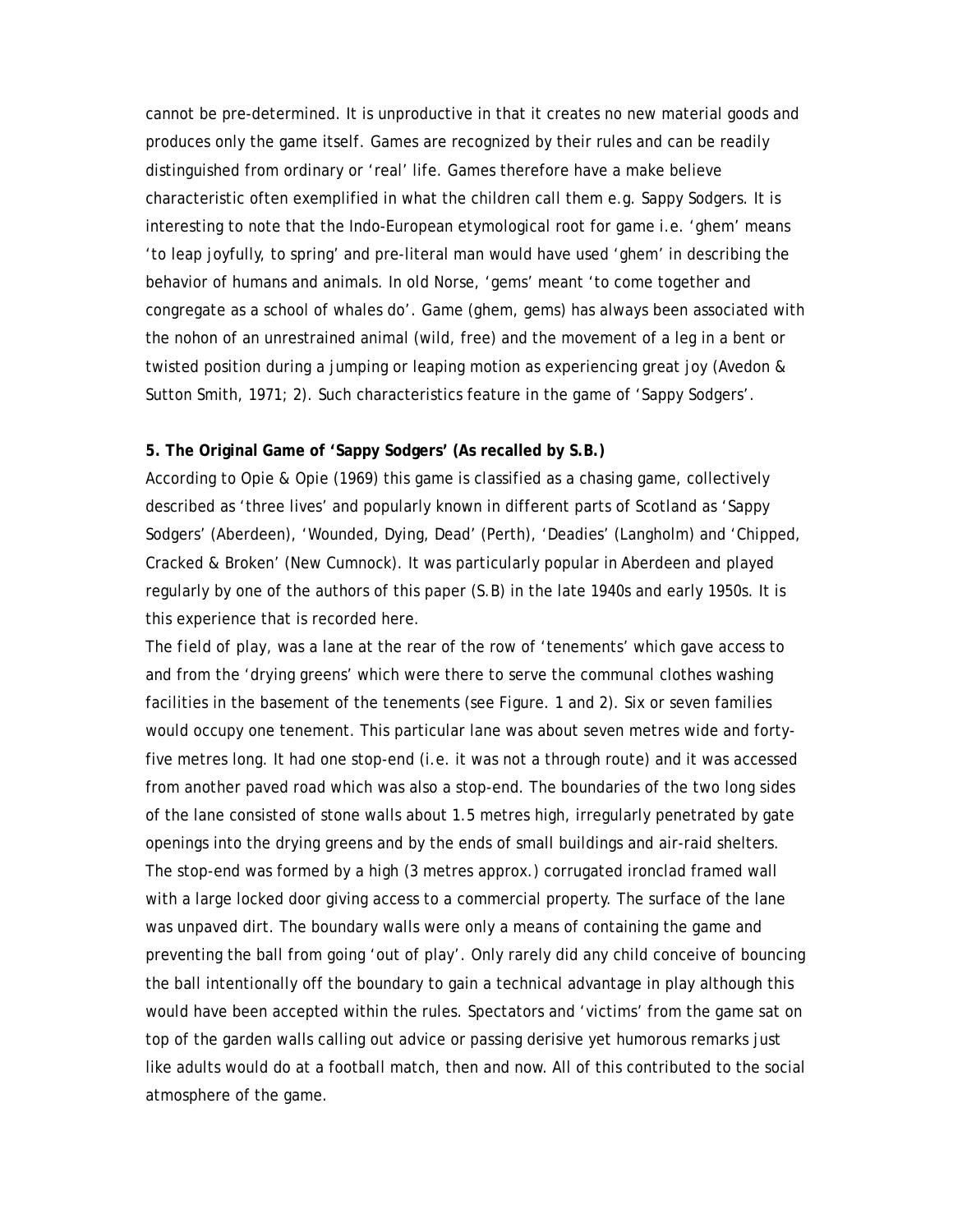The *Rules* of the game were few and simple. The aim of the game was to end up with one child as the victor. The game could start with 6 to 16 or more players. The game began with all the players standing in a circle, legs apart and feet touching those of the adjacent players. A ball was thrown in the air in the centre of the circle and the first 'thrower' was identified by whose legs the ball went through in coming to a halt. When the thrower was identified everyone else scattered across the lane as quickly as possible. Thereafter the ball was always "in play" being thrown by a 'thrower' with the intention of hitting another player on the clothed part of the body. A player hit three times was deemed 'dead' and given one last free throw which, if successful in hitting another player, led to the resurrection of the original 'victim'. Sometimes all players had to stand still during a 'free throw' thereby making it easier for a player to be resurrected. At all other times, the 'thrower' had to do so from a standing position. There was no referee or umpire. Any disputes beyond the rules were resolved by the players. Such resolutions only lasted for the duration of the game being played. The game ended with a single 'victor' or when conditions prevented further play - bad weather, darkness or lost ball. The *equipment* consisted of only a ball, usually an old, discarded tennis ball with no rough, surface skin. The players usually came from the adjacent tenements and all attended the local primary school. They were commonly aged from 6 to 12 years and a game could have a mixed cohort of boys and girls although boys tended to predominate in the ratio of about 3:1. Girls who played were on average older than the mean age of the boys and were those who were able to match the boys in throwing and running skills, strength and aggression. The game tended to emerge spontaneously as an alternative to other commonly played group games (Opie & Opie, 1969). They were rarely pre-arranged and never set up as competitions with children from other areas. A game could last for several hours depending on the skills and endurance of the players.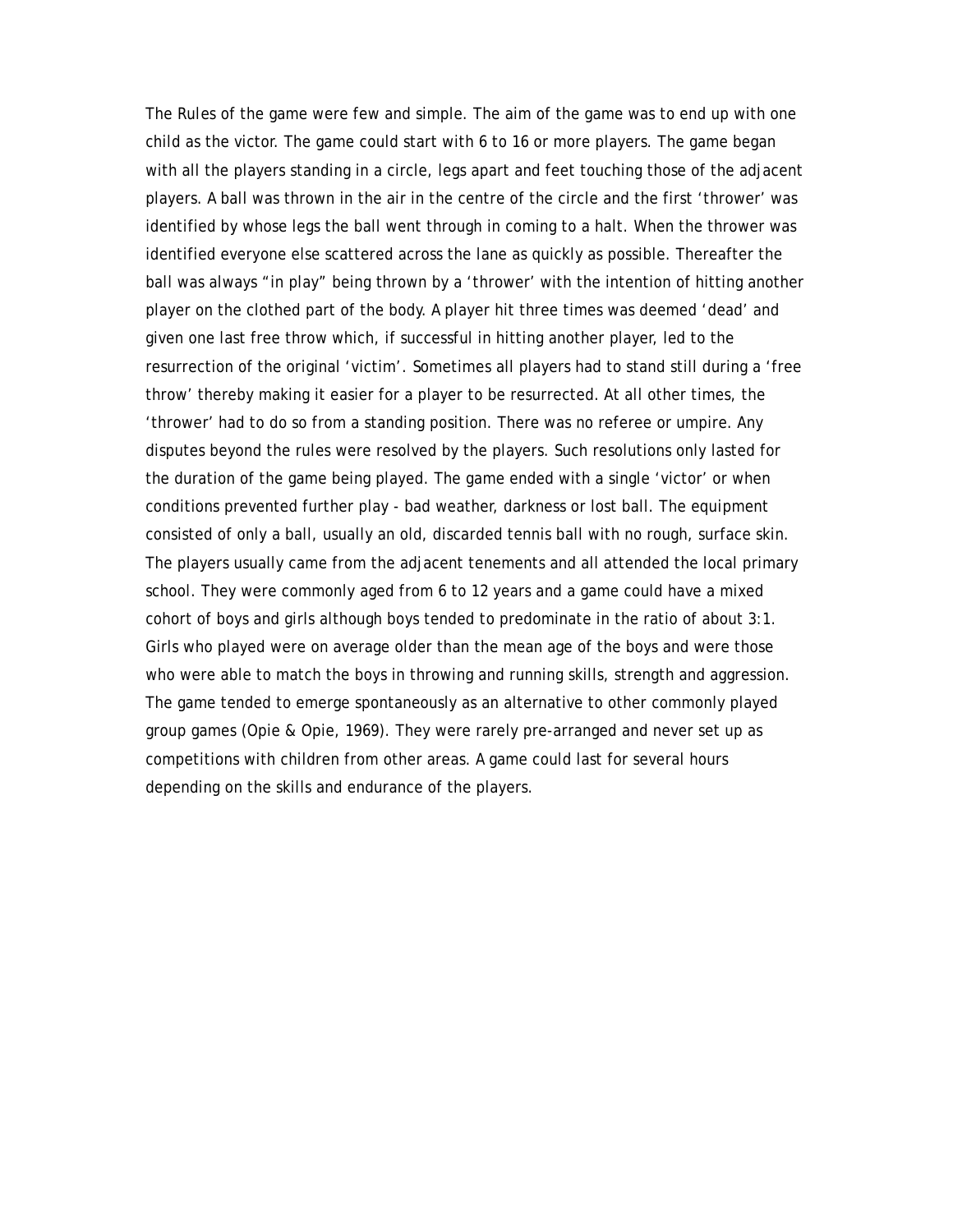

Figure.1 the original field of play (lane 2009) viewed from the open end



Figure.2 the original field of play (lane 2009) viewed from the stop end

# **6. Resurrection: From Game to Sport**

We now suggest, that despite the conditions which have led to the demise of the original game, its resurrection in the modified form could restore benefits to childhood health and sociality which may also counteract some of the problems of childhood previously discussed. To do so in a modern society probably means that the game will have to be more fashionable, involving new technologies and styling and indeed adding to the cost of preparing the child for the game. This, of course, is no different from any other modern versions of games and sports. In this case, to meet the requirements of more expensive fashions and to comply with health and safety regulations the relatively simple, child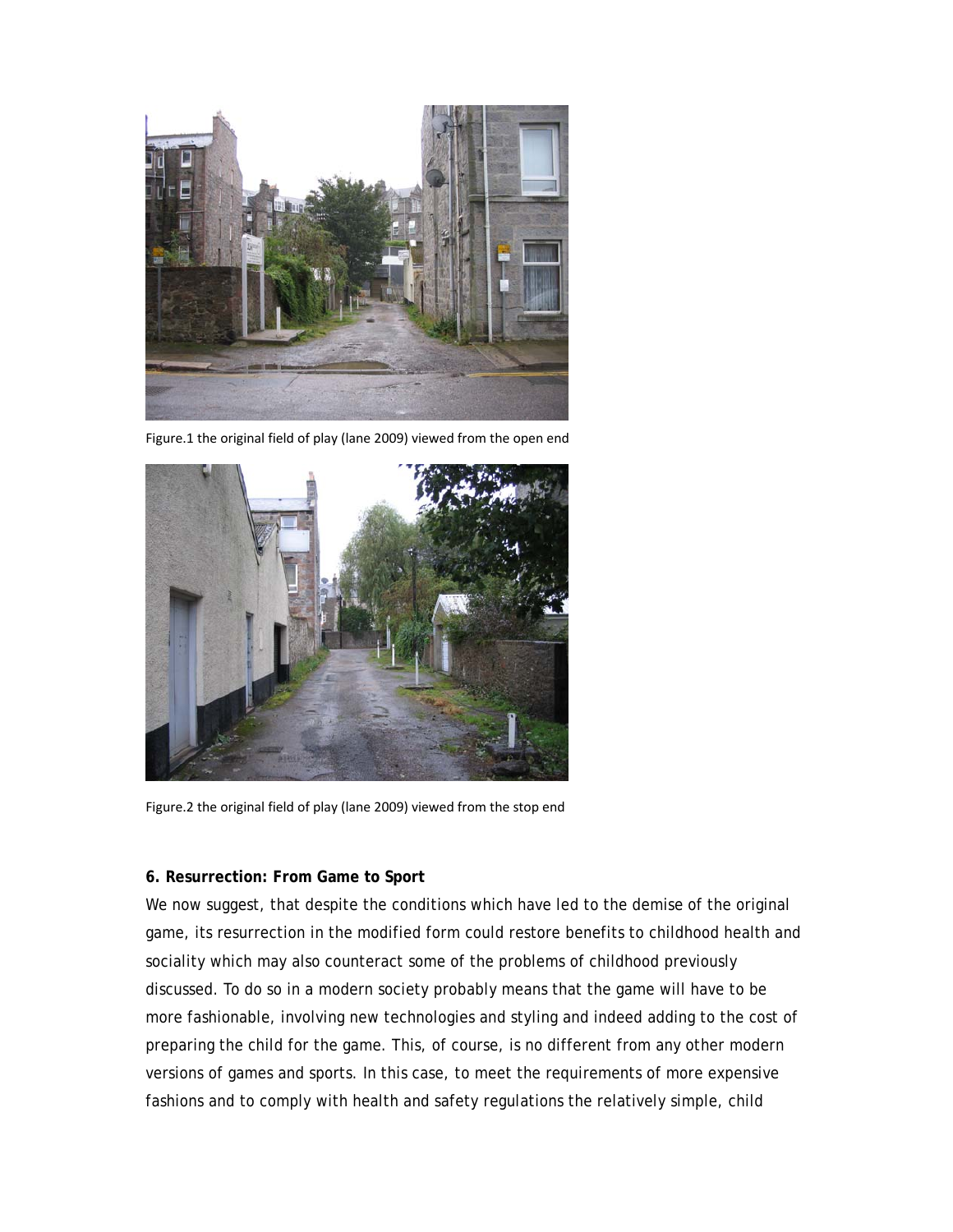controlled game might have to become an adult controlled sport, and what follows is a speculative description of what this modern sport might look like.

The *field of play* may be the same size and shape of the original but it will have been specially created in large public/private open spaces like parks etc. The new boundary walls whilst containing the game are now designed to contribute to play by deflecting the thrown balls for a variety of purposes, First, to catch a player off guard instead of using a direct throw and second in a throw-and-catch move to allow the 'thrower' to move into a better space. Such boundaries provide an interesting challenge for engineering and computer design research. The *ball* too, could be specially designed to reduced impact on the human body whilst maintaining aerodynamic characteristics to accommodate the attributes of a skillful thrower to impart spin like a bowler in cricket or a pitcher in baseball. Perhaps too, the aerodynamic characteristics of the ball could induce sounds in relation to its velocity. From a low pitched moan at a slow speed to a high pitched scream at a high velocity, this too, would contribute to the 'wild' aspect of the game. However, in order to comply with health and safety, the child's head would need to be protected and fashionable, lightweight headgear styled like that worn by American footballers, or downhill skiers would be appropriate. The penalty for this however, is that now that the head is covered it becomes a target area for scoring hits! The body covering too, instead of ordinary shirts and shorts could be body skins similar to downhill skiers and racing cyclists and with little imagination and technical skills could be designed to record 'hits' and display this on the headgear! The footwear would now be high quality 'trainers' or basketball boots or similar. As this equipment becomes more fashionable and expensive the game becomes more of a 'professional' and spectator sport and the rewards become more extrinsic. Not all of this do we agree with but this may be necessary in the resurrecting and re-branding of the game. Finally, whilst the original game was one of individuals playing to become the sole winner, through the skills of throwing, running, twisting, turning and sidestepping, the new game could also be a team game. It is clearly possible with a suitable number of players to have teams or pairs or individuals in the game. Indeed in a game aimed at reducing the number of players to arrive at a winner, it is possible to start with teams then reduce to pairs and then end up with individuals competing for the final winner. In this way, children not only learn co-operation and competition but in a complete game they learn co-optition and how to develop changing tactics depending on the mode of play i.e. individual, pair or group. Such a game now develops some cognitive capacity as well as physical skills.